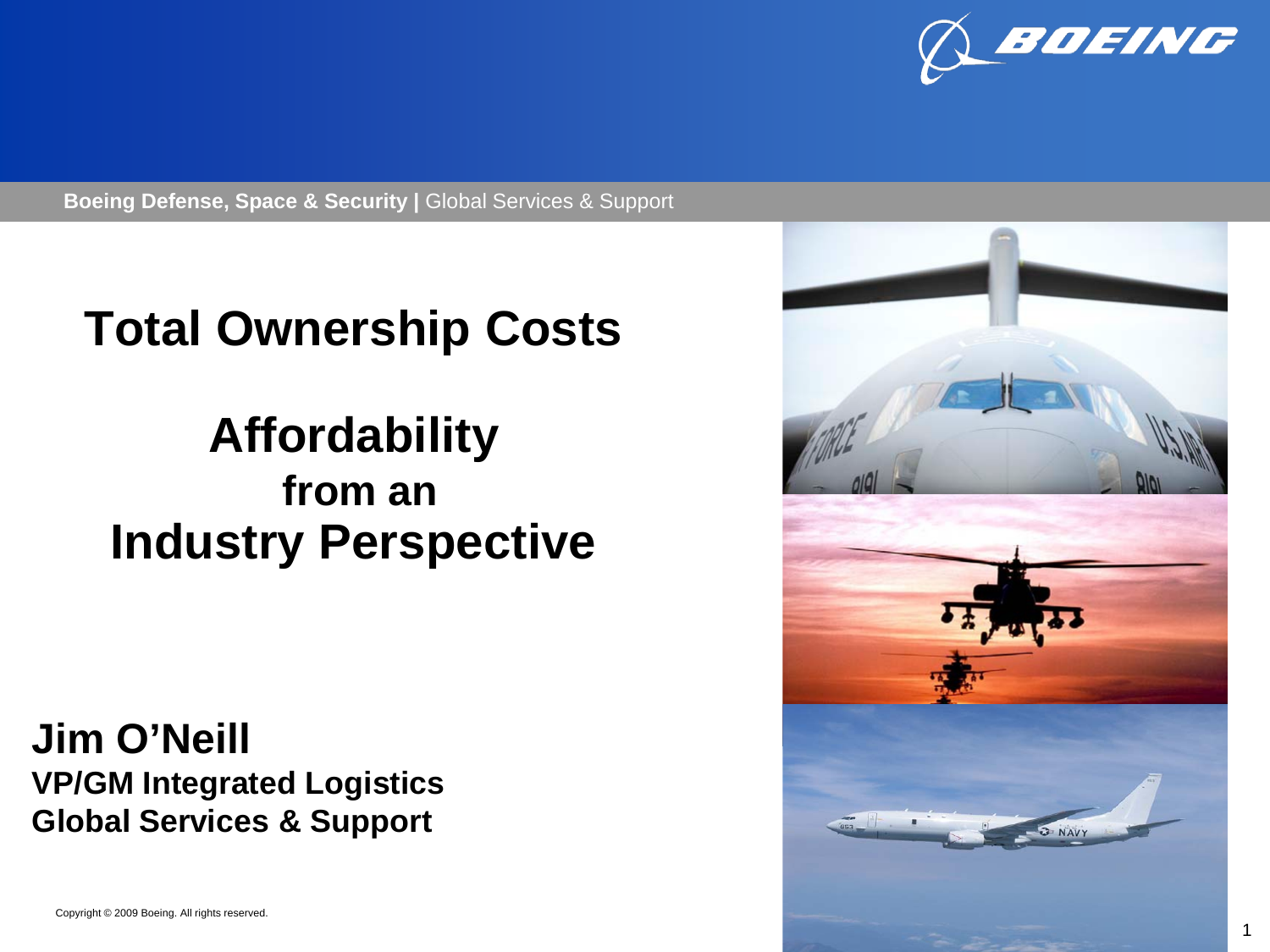

### **Spectrum of Support**

#### **Boeing Defense, Space & Security |** Global Services & Support *Traditional Organic Support*

#### *Performance Based Support*

#### *Customer Holds All Risk Customer / Industry Share Risk*



**Support concept can be tailored to specific needs of the customer**  $\overline{\phantom{a}}$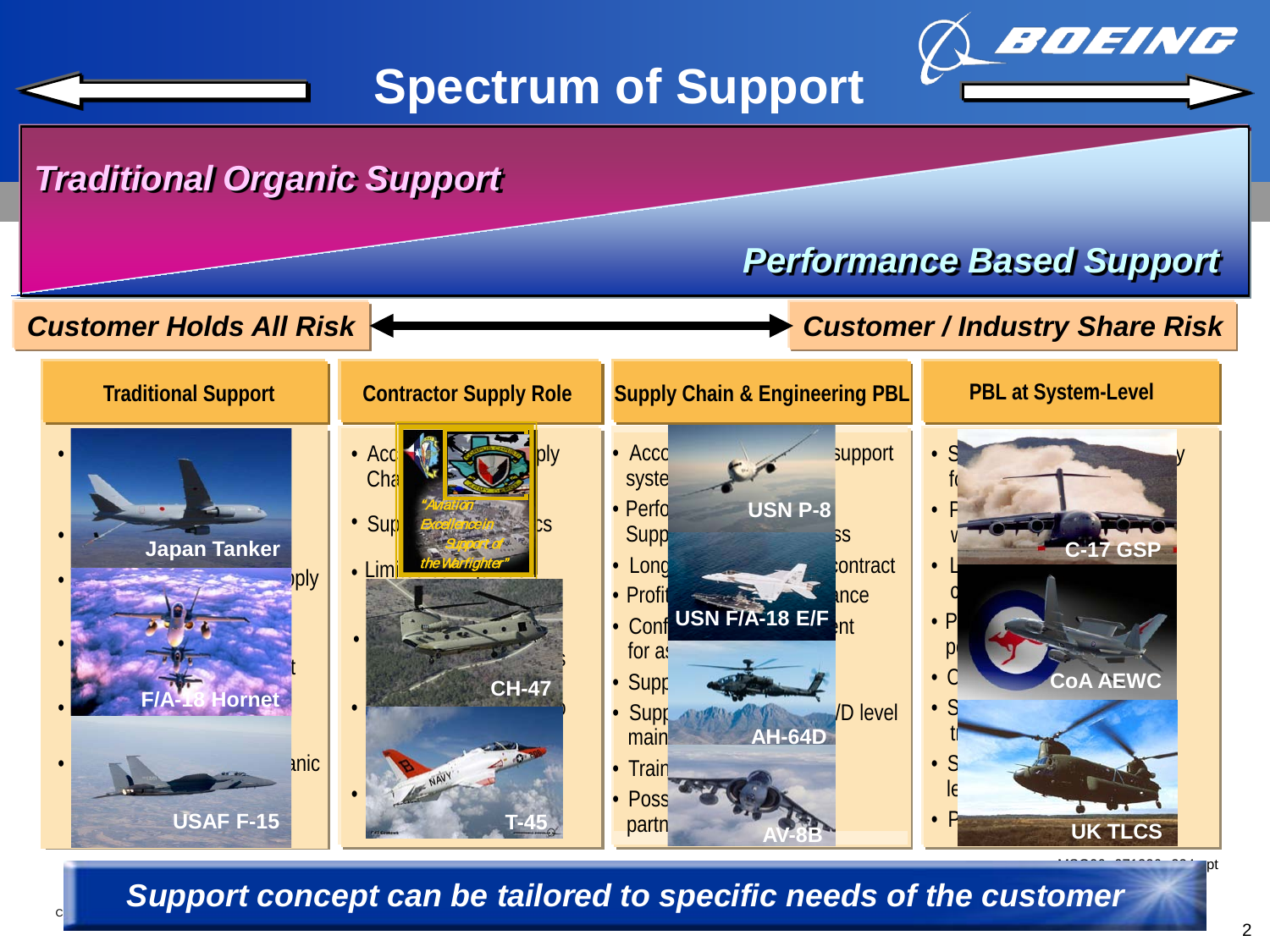

### **C-17 GSP: Dollar Per Flight Hour Cost Reduction**

**Boeing Defense, Space & Security | Global Services & Support** 

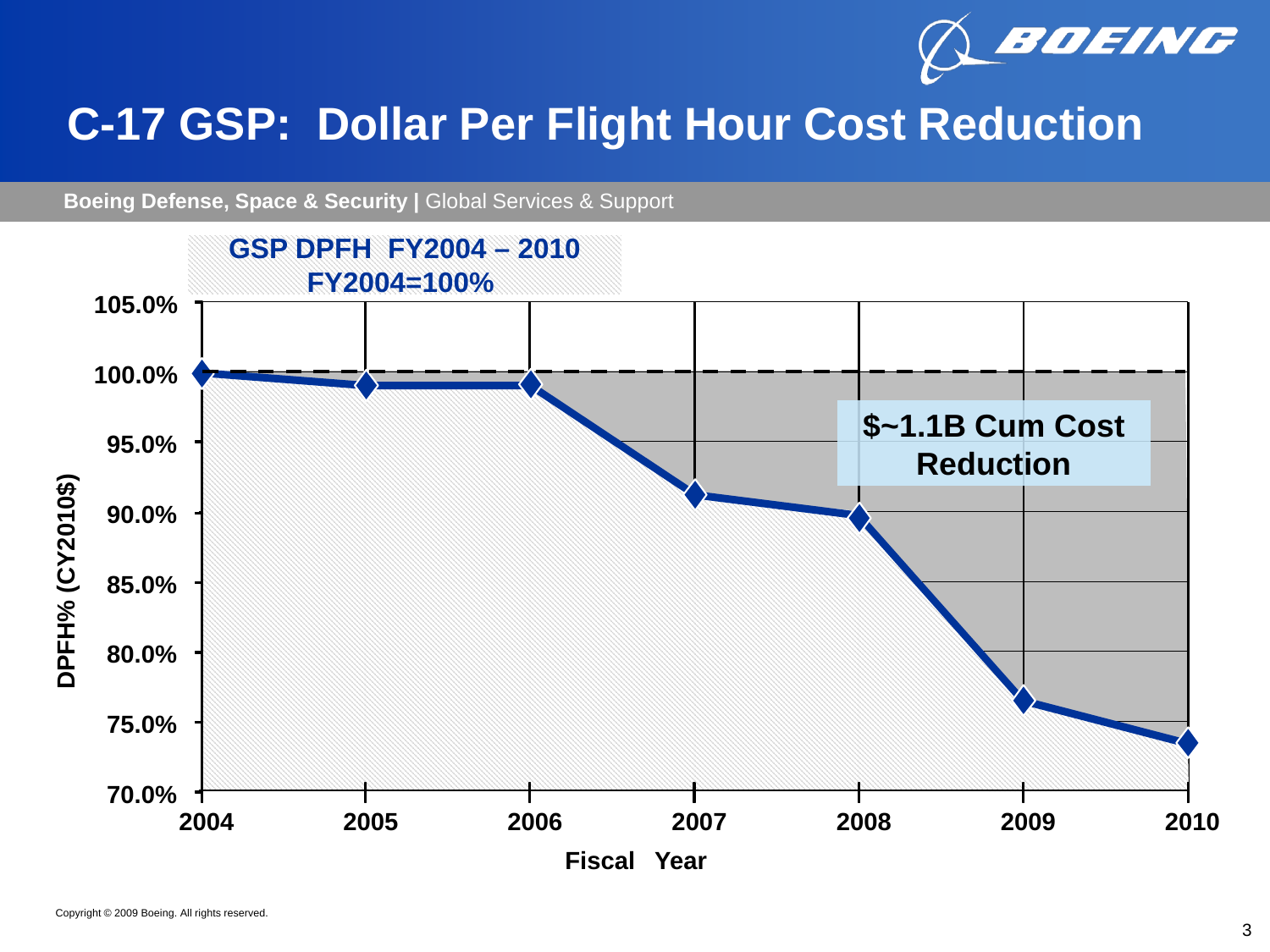

# **Apache Program Cost Reduction**





*DoD 2010 PBL Award recognized Boeing for Apache Cost Savings*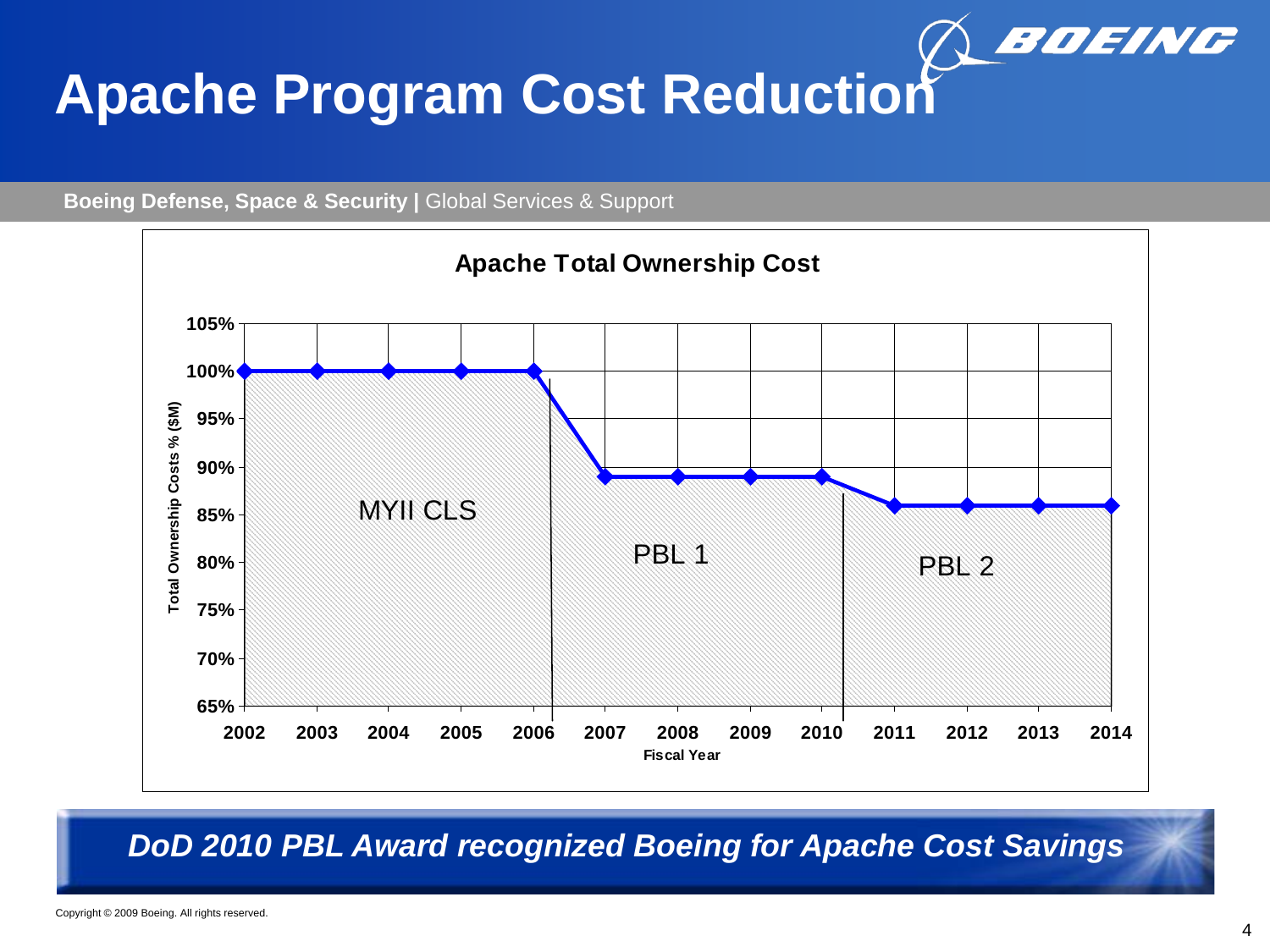## BOEING **UK Chinook Through Life Customer Support**

**Boeing Defense, Space & Security | Global Services & Support** 

**Reduced cost and exceeded Key Performance Indicators for Availability & Mission Capability**

- **Decreased cost by greater than 10% since 2006**
- **Increased aircraft availability by over 12%**
- **50% increase in flying hours from historic norm**
- **Maintenance cycle time significantly reduced**
	- **58% reduction in major overhaul cycle time**
	- **28% reduction in minor overhaul cycle time**





#### *Boeing PBLs deliver affordable readiness to the customer*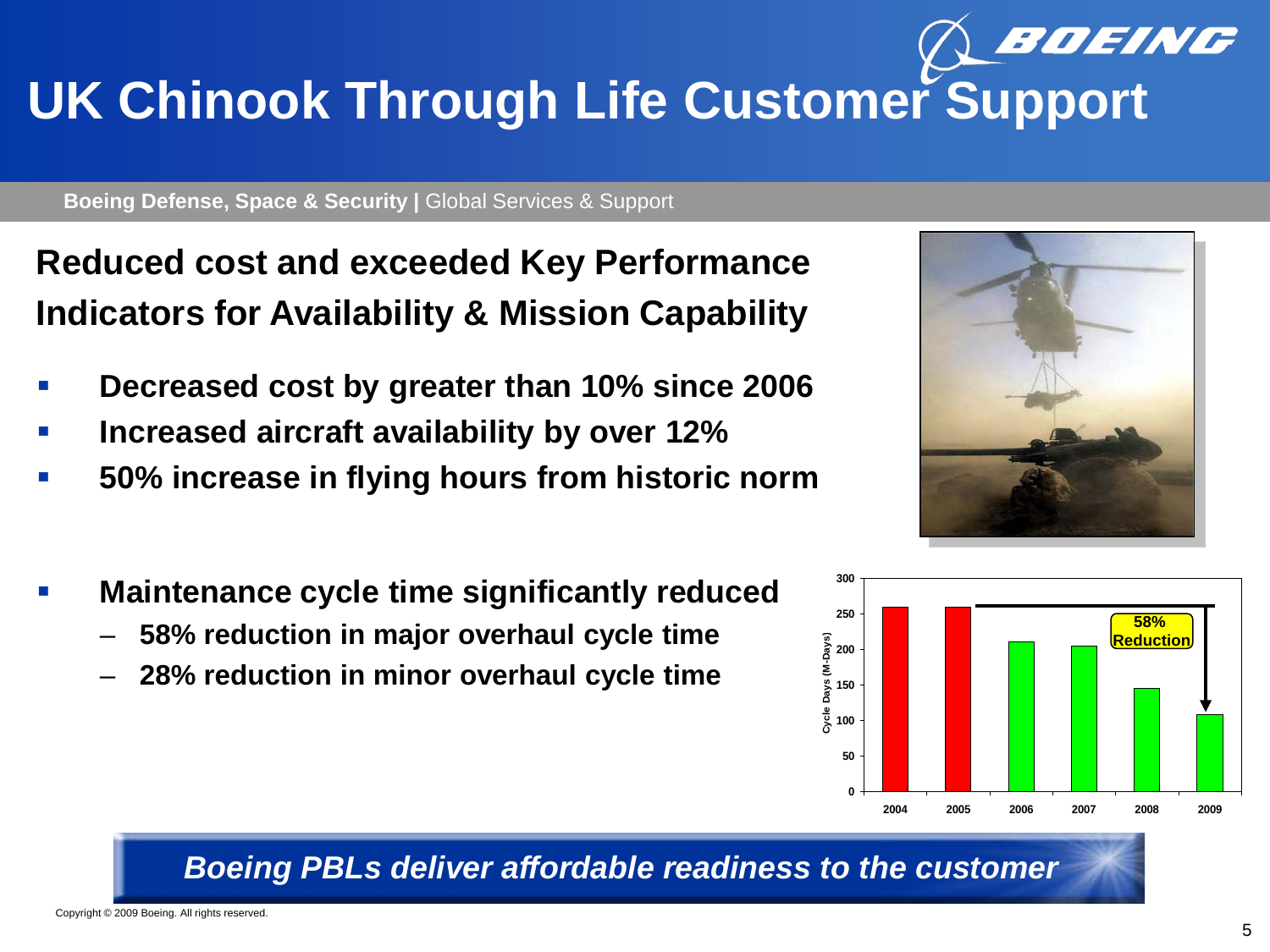# **Current Partnerships**



**Boeing Defense, Space & Security | Global Services & Support** 



**Example 2009 Boeing is partnered with Depots to create affordable solutions**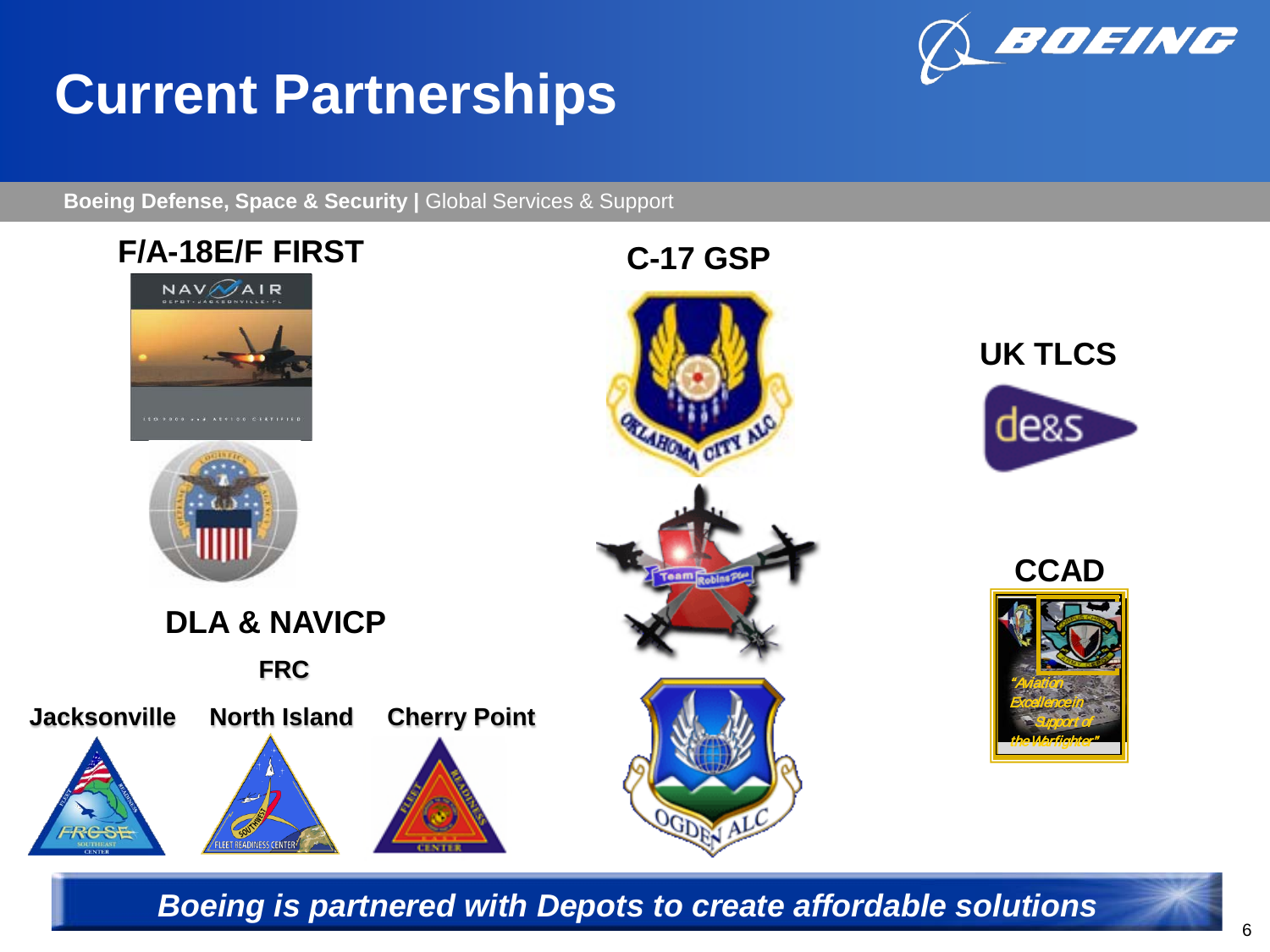

## **PBL Value Proposition - What Makes it Work**

**Boeing Defense, Space & Security | Global Services & Support** 

- Long Term Partnerships
- Concurrent Procurements
- Refined Modeling and Forecasting Tools
- Access to Customer and Industry Demand Data
- Reliability Improvements
- Obsolescence Risk Mitigation
- Proven efficiency & Readiness Improvements

*Through PBLs, Customer and Contractor have a Shared Destiny*